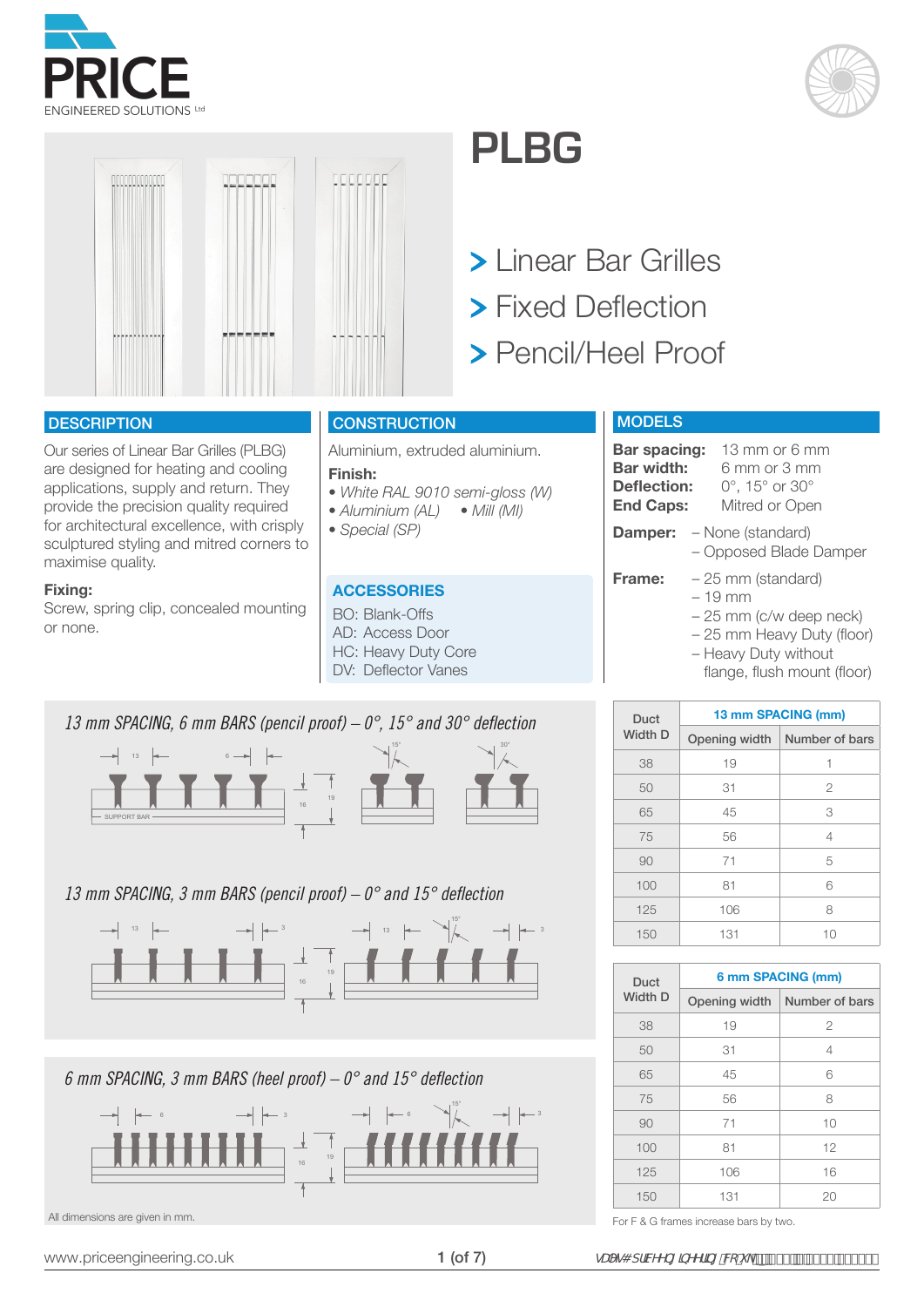## **PLBG – FRAME TYPES**



#### *TYPE A TYPE B TYPE D*



#### *TYPE G Heavy duty mounting frames for floor installations TYPE F*





#### **Cross-Bar Spacing**



Standard Core: S = 300mm maximum support bar spacing. Frame Types A, B, and D. Optional HC Heavy Duty Core: S = 200mm maximum. Standard for floor models with frame types F and G, which also include secondary reinforcing support bars.



### $\leftarrow$  A = OPENING WIDTH - $-$  O = 0VERALL LENGTH  $-D = DUCT LENGTH N = NECK$  LENGTH -CORE **Frame Dimensions**

| <b>Type</b> | <b>FRAME TYPES (mm)</b> |          |  |  |  |
|-------------|-------------------------|----------|--|--|--|
|             | $\mathsf{N}$            | $\Omega$ |  |  |  |
| A           | $D - 13$                | $D + 38$ |  |  |  |
| B           | $D - 13$                | $D + 25$ |  |  |  |
| D           | $D - 13$                | $D + 38$ |  |  |  |
| E           | $D - 13$                | $D + 13$ |  |  |  |
| F           |                         | $D + 46$ |  |  |  |
| G           |                         |          |  |  |  |

#### Dimensions are for length or width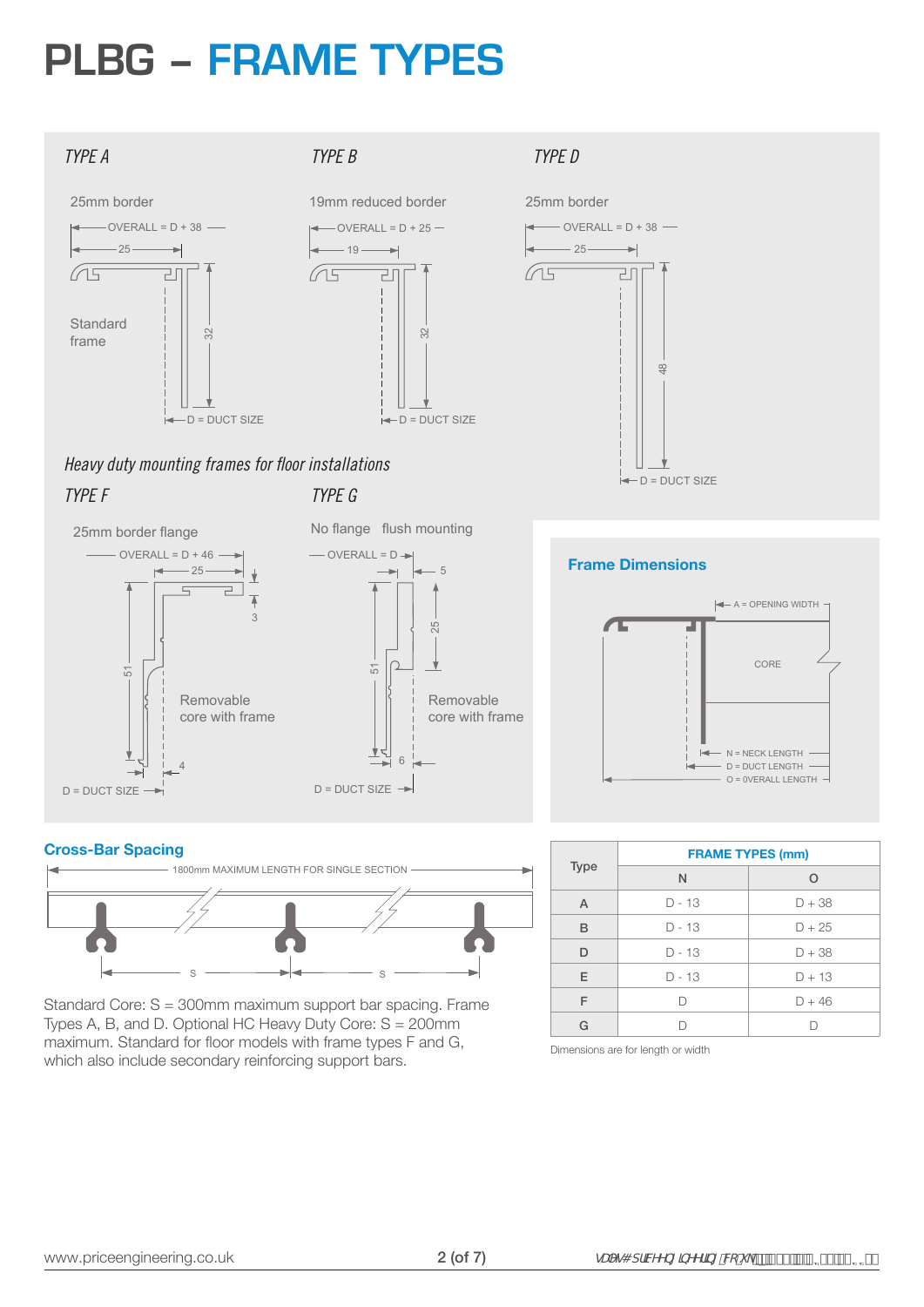### **PLBG – MITRED CORNER SECTIONS**



O *Other angles are available.* Factory welded with precision to match and align with the associated straight leg. Standard mitred corner section for floor, ceiling or wall is 90 degrees.

|             | <b>FLOOR, CEILING OR SILL</b> |
|-------------|-------------------------------|
| <b>Type</b> | Deflection                    |
| . .         | ∩°                            |
| Д           | Inside                        |
|             | Outside                       |

|         | Duct        | Duct | <b>FRAME TYPES 90° MITRED CORNER DIMENSION 'O'</b> |     |     |     |     |     |  |  |
|---------|-------------|------|----------------------------------------------------|-----|-----|-----|-----|-----|--|--|
| Width D | Length D    | A/D  | B                                                  |     | F   |     | G   |     |  |  |
|         | $38 - 100$  | 300  | 319                                                | 313 | 327 | 306 | 320 | 300 |  |  |
|         | $101 - 300$ | 450  | 468                                                | 462 | 605 | 598 | 602 | 449 |  |  |

#### **Continuous Run Dimensions**



\*End sections with single end caps and deflecting cores must be specified and ordered with the desired core deflection direction.

#### **End Cap Configurations (mitred end cap one end and open opposite end)**

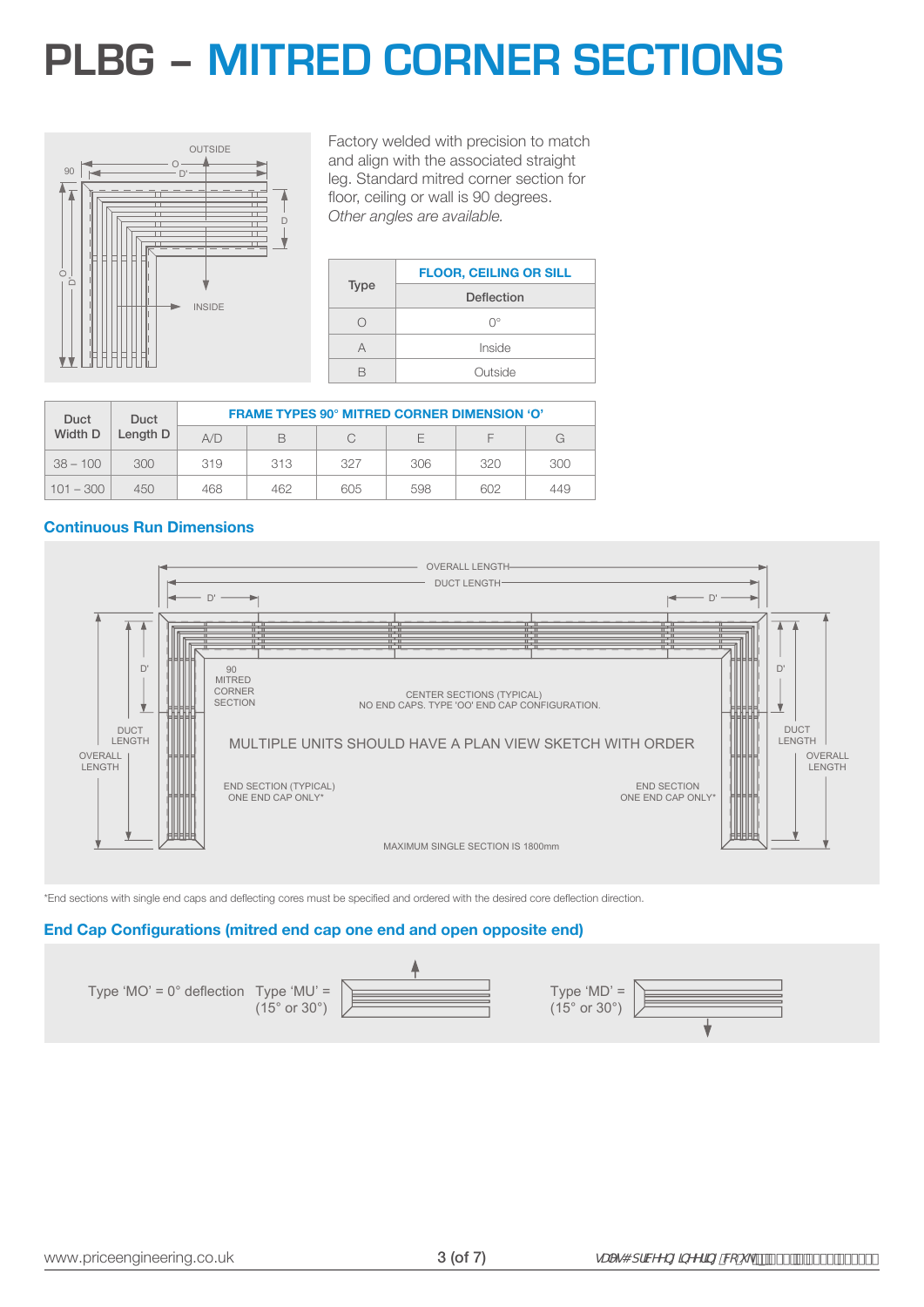## **PLBG – TYPICAL FRAMES**

### *CORE WITH FRAME CORE ONLY CORE WITH HEAVY DUTY MOUNTING FRAME* Type A frame Supplied with heavy-duty reinforced core and core clips and Additional Cross-Bar Support. **Fastenings** *TYPE A • COUNTERSUNK SCREW HOLES TYPE B • FRICTION SPRING CLIP TYPE C • CONCEALED MOUNTING*



For ceiling, side wall, sill or floor. Frame Types - A, B, D, F.



For sill installations. Frame Types - A, B, E, F, G.



Not recommended for use with cores with 6mm bar spacing.

### **Options & Accessories**

### *TYPE DV DIRECTIONAL VANES*



For all available widths. Fully adjustable extruded aluminium blades on 19mm centres perpendicular to length.

*Requires Frame Type D (deep stack), F or G*

### *ALIGNMENT STRIPS*



Supplied as standard on multiple-section assemblies to provide positive and accurate site alignment, except frame G which uses alignment pins.

### *OPPOSED BLADE DAMPER*



For linear bar grilles with a nominal duct width of 64mm and wider. Access Doors

### *TYPE BO STEEL BLANK-OFF*



For all available widths. Supplied in 1829mm lengths for site cutting. Steel, painted black.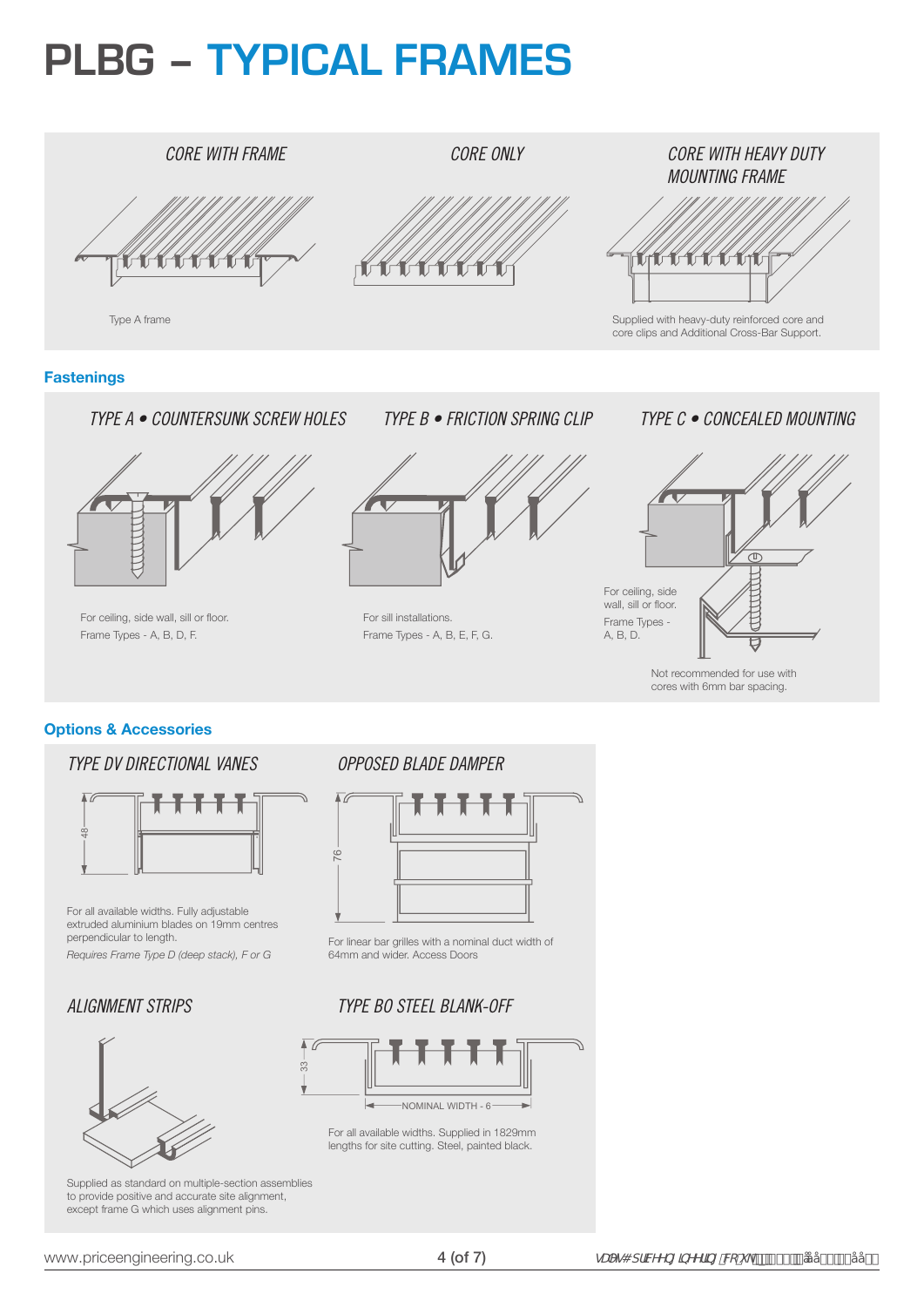### **PLBG – OPENING PREPERATIONS**

#### **CEILING 1 – frame types A, B, D or E**



**FLOOR OR SILL 1 – frame type F**



**FLOOR OR SILL 2 – frame type G**



**RAISED SILL 2 – frame types A, B or D**







**SIDE WALL 1 – frame types A, B or D**

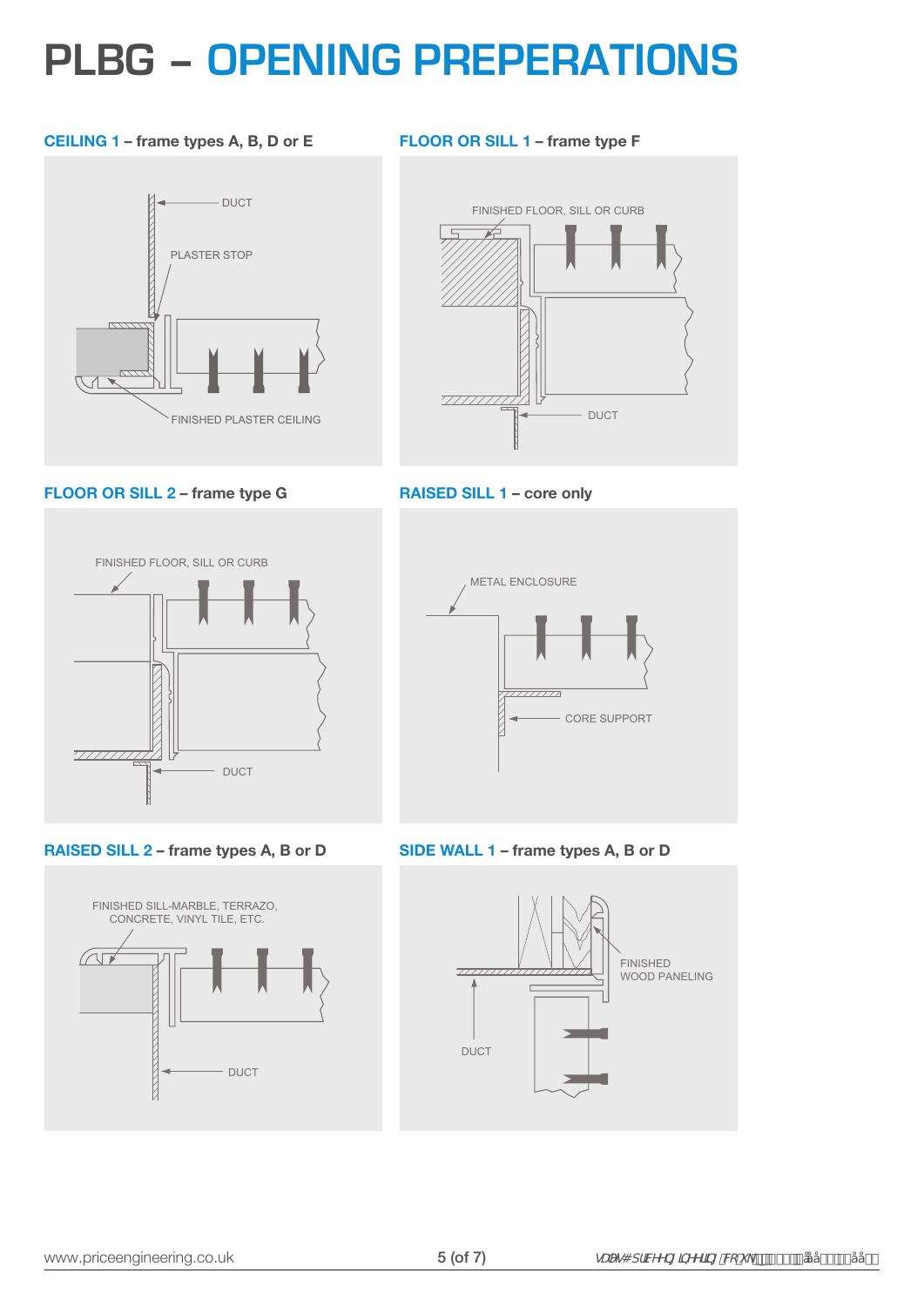## **PLBG – SELECTION DATA**

#### **SUPPLY** SELECTION DATA

|                          | 50 mm Nominal Grille Height |     |       |                                                                                   |       |       |       |  |  |  |
|--------------------------|-----------------------------|-----|-------|-----------------------------------------------------------------------------------|-------|-------|-------|--|--|--|
| Air VOL<br>0.030         |                             |     | 0.045 | 0.060                                                                             | 0.080 | 0.100 | 0.125 |  |  |  |
| T1                       |                             |     |       | $0.6 - 1.5$   1.5 - 3.0   2.3 - 4.1   2.7 - 5.0   3.7 - 6.7   4.3 - 7.5           |       |       |       |  |  |  |
| T <sub>2</sub>           |                             |     |       | $0.5 - 0.9$   $0.5 - 1.0$   $0.9 - 1.4$   $1.5 - 2.8$   $2.2 - 3.5$   $3.1 - 4.8$ |       |       |       |  |  |  |
| <b>Face VEL</b>          |                             | 1.0 | 1.5   | 2.0                                                                               | 2.5   | 3.2   | 4.0   |  |  |  |
| S                        | <b>NC</b>                   |     | 15    | 17                                                                                | 22    | 23    | 25    |  |  |  |
|                          | Pa                          |     | 2     |                                                                                   | 14    | 20    | 26    |  |  |  |
| S                        | <b>NC</b>                   |     |       | 15                                                                                | 20    | 20    | 23    |  |  |  |
| $\overline{\phantom{0}}$ | Pa                          |     |       | 4                                                                                 | 8     | 12    | 16    |  |  |  |

| 100 mm Nominal Grille Height |                |                |                                                                                    |       |       |       |       |  |  |
|------------------------------|----------------|----------------|------------------------------------------------------------------------------------|-------|-------|-------|-------|--|--|
|                              | Air VOL        | 0.100          | 0.125                                                                              | 0.150 | 0.200 | 0.250 | 0.300 |  |  |
|                              | T1             |                | $2.3 - 4.2$   $2.7 - 5.1$   $3.4 - 6.2$   $3.8 - 7.2$   $5.5 - 8.7$   $7.3 - 12.0$ |       |       |       |       |  |  |
|                              | T <sub>2</sub> |                | $1.1 - 2.0$   $1.6 - 2.7$   $2.0 - 3.5$   $2.8 - 4.8$   $4.0 - 5.9$   $5.2 - 7.8$  |       |       |       |       |  |  |
| <b>Face VEL</b>              |                | 1.3            | 1.5                                                                                | 1.9   | 2.5   | 3.1   | 3.8   |  |  |
| $\delta$                     | <b>NC</b>      |                | 16                                                                                 | 20    | 25    | 25    | 32    |  |  |
|                              | Pa             | $\overline{4}$ | 6                                                                                  | 10    | 14    | 20    | 35    |  |  |
| S                            | <b>NC</b>      |                |                                                                                    | 20    | 23    | 23    | 30    |  |  |
| $\overline{ }$               | Pa             | 2              | 3                                                                                  | 6     | Я     | 12    | 19    |  |  |

|                | 150 mm Nominal Grille Height |                |                                                                                     |       |       |       |       |  |  |
|----------------|------------------------------|----------------|-------------------------------------------------------------------------------------|-------|-------|-------|-------|--|--|
|                | Air VOL                      | 0.200          | 0.250                                                                               | 0.300 | 0.350 | 0.400 | 0.450 |  |  |
| T1             |                              |                | $2.9 - 4.8$   $4.5 - 6.5$   $5.4 - 9.0$   $5.9 - 9.2$   $6.8 - 10.1$   $8.0 - 11.0$ |       |       |       |       |  |  |
| T <sub>2</sub> |                              |                | $2.0 - 2.8$   $2.5 - 3.9$   $3.5 - 5.5$   $4.2 - 5.8$   $5.0 - 7.0$   $6.8 - 8.8$   |       |       |       |       |  |  |
| Face VEL       |                              | 1.5            | 1.9                                                                                 | 2.3   | 2.7   | 3.0   | 3.38  |  |  |
| S              | <b>NC</b>                    | 15             | 19                                                                                  | 23    | 25    | 29    | 31    |  |  |
|                | Pa                           | $\overline{4}$ | 8                                                                                   | 18    | 22    | 16    | 26    |  |  |
| S              | <b>NC</b>                    |                | 16                                                                                  | 20    | 22    | 27    | 29    |  |  |
|                | Pa                           | 3              | 4                                                                                   | 10    | 11    | 12    | 16    |  |  |

|                                                               | <b>SUPPLY</b> SELECTION DATA |                |     |     |     |       |     |                                                                                                  |  |  |  |
|---------------------------------------------------------------|------------------------------|----------------|-----|-----|-----|-------|-----|--------------------------------------------------------------------------------------------------|--|--|--|
|                                                               | 75 mm Nominal Grille Height  |                |     |     |     |       |     |                                                                                                  |  |  |  |
| Air VOL<br>0.200<br>0.060<br>0.080<br>0.100<br>0.125<br>0.150 |                              |                |     |     |     | 0.250 |     |                                                                                                  |  |  |  |
| T1                                                            |                              |                |     |     |     |       |     | $1.5 - 3.0$   2.4 $- 3.9$   2.9 $- 5.3$   3.0 $- 5.8$   4.5 $- 7.6$   4.8 $- 7.8$   6.2 $- 10.2$ |  |  |  |
| T <sub>2</sub>                                                |                              |                |     |     |     |       |     | $0.5 - 1.0$   1.0 - 2.0   1.8 - 2.9   2.2 - 3.5   2.8 - 4.5   3.5 - 5.2   5.2 - 7.2              |  |  |  |
| <b>Face VEL</b>                                               |                              | 1.1            | 1.5 | 1.8 | 2.3 | 2.7   | 3.6 | 4.5                                                                                              |  |  |  |
| $\approx$                                                     | <b>NC</b>                    |                |     | 20  | 22  | 23    | 26  | 29                                                                                               |  |  |  |
|                                                               | Pa                           | $\overline{4}$ | 5   | 11  | 14  | 20    | 38  | 48                                                                                               |  |  |  |
| S                                                             | <b>NC</b>                    |                |     | 18  | 20  | 21    | 24  | 27                                                                                               |  |  |  |
| $\overline{\phantom{0}}$                                      | Pa                           |                | 3   | 6   | 8   | 12    | 22  | 30                                                                                               |  |  |  |

|                |           |       | 125 mm Nominal Grille Height                                        |                                                               |       |       |
|----------------|-----------|-------|---------------------------------------------------------------------|---------------------------------------------------------------|-------|-------|
| Air VOL        |           | 0.150 | 0.200                                                               | 0.250                                                         | 0.300 | 0.350 |
| T1             |           |       |                                                                     | $2.8 - 5.1$   3.1 - 5.5   4.9 - 7.2   6.0 - 11.0   6.5 - 10.2 |       |       |
| T <sub>2</sub> |           |       | $1.5 - 2.5$   $2.5 - 3.4$   $3.0 - 4.9$   $4.1 - 6.5$   $5.3 - 7.5$ |                                                               |       |       |
|                | Face VEL  | 1.4   | 1.9                                                                 | 2.4                                                           | 2.9   | 3.3   |
| $\approx$      | NC.       | 18    | 20                                                                  | 20                                                            | 25    | 29    |
|                | Pa        | 5     | 10                                                                  | 9                                                             | 20    | 30    |
| S              | <b>NC</b> | 15    | 18                                                                  | 18                                                            | 23    | 27    |
|                | Pa        | 3     | 5                                                                   | 5                                                             | 12    | 16    |

|                          | 200 mm Nominal Grille Height |       |                                                                                      |       |       |       |       |  |  |  |
|--------------------------|------------------------------|-------|--------------------------------------------------------------------------------------|-------|-------|-------|-------|--|--|--|
| Air VOL                  |                              | 0.300 | 0.350                                                                                | 0.400 | 0.450 | 0.500 | 0.550 |  |  |  |
| T1                       |                              |       | $4.5 - 7.7$   5.2 $- 8.2$   5.5 $- 9.2$   7.0 $- 10.0$   7.5 $- 12.5$   8.5 $- 13.5$ |       |       |       |       |  |  |  |
| T <sub>2</sub>           |                              |       |                                                                                      |       |       |       |       |  |  |  |
|                          | Face VEL                     | 1.7   | 1.9                                                                                  | 2.2   | 2.5   | 2.8   | 3.1   |  |  |  |
| $\approx$                | <b>NC</b>                    | 20    | 22                                                                                   | 25    | 27    | 32    | 33    |  |  |  |
|                          | Pa                           | 9     | 12                                                                                   | 14    | 22    | 28    | 32    |  |  |  |
| S                        | N <sub>C</sub>               | 18    | 20                                                                                   | 22    | 23    | 27    | 30    |  |  |  |
| $\overline{\phantom{0}}$ | Pa                           | 5     | Я                                                                                    | 8     | 12    | 16    | 18    |  |  |  |

|        |                 |       | 250 mm Nominal Grille Height |       |                                                               |       |
|--------|-----------------|-------|------------------------------|-------|---------------------------------------------------------------|-------|
|        | Air VOL         | 0.350 | 0.400                        | 0.450 | 0.500                                                         | 0.550 |
|        | T1              |       |                              |       | $3.9 - 7.0$   5.2 - 8.1   6.0 - 9.3   7.0 - 10.0   8.0 - 11.5 |       |
|        | T <sub>2</sub>  |       |                              |       |                                                               |       |
|        | <b>Face VEL</b> | 1.5   | 1.7                          | 2.0   | 2.2                                                           | 2.4   |
| ò      | <b>NC</b>       | 20    | 22                           | 22    | 26                                                            | 28    |
|        | Pa              | 8     | 10                           | 14    | 18                                                            | 22    |
| S      | <b>NC</b>       | 18    | 20                           | 20    | 24                                                            | 25    |
| $\top$ | Рa              | 4     |                              |       | 10                                                            | 12    |

|                           | <b>THROW CORRECTION FACTORS</b>       |                     |
|---------------------------|---------------------------------------|---------------------|
| <b>Diffuser</b><br>Length | <b>Throw Multiplication</b><br>Factor | Adjust<br><b>NC</b> |
| 0.6                       | 0.85                                  | $-2$                |
| 1.0                       | 0.95                                  | $-1$                |
| 1.2                       | 1.00                                  |                     |
| 1.5                       | 1.05                                  | $+1$                |
| 2.0                       | 1.10                                  | $+2$                |
| 3.0                       | 1.15                                  | $+4$                |

|                                             |                 |                | 300 mm Nominal Grille Height |     |                                                  |  |  |  |  |  |
|---------------------------------------------|-----------------|----------------|------------------------------|-----|--------------------------------------------------|--|--|--|--|--|
| Air VOL<br>0.400<br>0.500<br>0.550<br>0.450 |                 |                |                              |     |                                                  |  |  |  |  |  |
|                                             | T1              |                |                              |     | $4.7 - 7.5$   5.4 - 8.0   5.7 - 9.0   6.5 - 10.5 |  |  |  |  |  |
|                                             | T <sub>2</sub>  |                |                              |     |                                                  |  |  |  |  |  |
|                                             | <b>Face VEL</b> | 1.4            | 1.6                          | 1.8 | 2.0                                              |  |  |  |  |  |
| $\approx$                                   | <b>NC</b>       | 20             | 21                           | 22  | 25                                               |  |  |  |  |  |
|                                             | Pa              | 7              | 10                           | 14  | 18                                               |  |  |  |  |  |
| <b>NC</b><br>$\frac{6}{5}$                  |                 | 18             | 18                           | 20  | 22                                               |  |  |  |  |  |
|                                             | Pa              | $\overline{4}$ |                              | 8   | 10                                               |  |  |  |  |  |

#### KEY INFORMATION

Throw based on diffuser installed in a standard dropped ceiling.

**Air VOL** = Air Volume  $(m^3/s$  per m)

 $T1 =$  Sidewall throw in metres (m)  $T2 =$  Sill throw in metres (m)

**Face VEL** = Face Velocity  $(m/s)$ 

NC = Sound Pressure Level

Pa = Static Pressure Drop